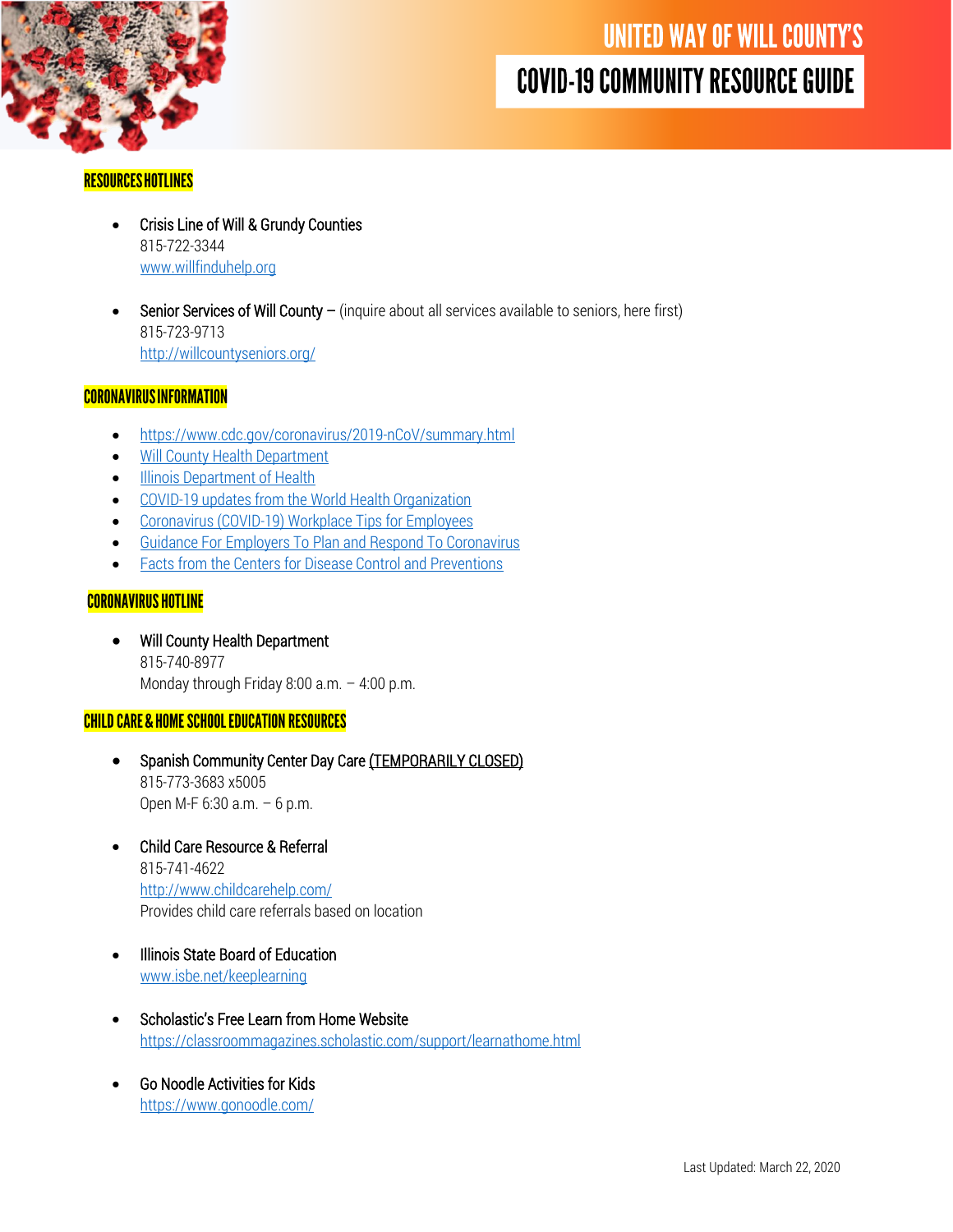

- Beach Body Free Yoga for Kids [https://www.beachbody.com/product/fitness\\_programs/on-demand-workout-videos.do](https://www.beachbody.com/product/fitness_programs/on-demand-workout-videos.do)
- Google's Free Virtual Tours <https://artsandculture.google.com/>
- NPR Free Virtual Concerts <https://www.npr.org/2020/03/17/816504058/a-list-of-live-virtual-concerts-to-watch-during-the-coronavirus-shutdown>
- Internet & WiFi [www.isbe.net/keeplearning](http://www.isbe.net/keeplearning) <https://www.internetessentials.com/covid19> [www.xfinity.com/wifi](http://www.xfinity.com/wifi)

#### **MEALS FOR SCHOOL CHILDREN & FAMILIES**

- Northern Illinois Food Bank Food Pantries <https://solvehungertoday.org/get-help/where-to-get-food/>
- Shepard's Table Provides bag lunches available outside Daybreak Center 611 E Cass St., Joliet, IL 60432
- Catholic Charities Mobile Food Pantry Drive-Thru 815-723-3405 [http://catholiccharitiesjoliet.org](http://catholiccharitiesjoliet.org/) Bring a bag, basket, or box to transport food
- St. John Lutheran Church Food Pantry 2650 Plainfield Road, Joliet, IL 50435 Tuesdays 12:30 p.m. – 2:30 p.m. Thursdays 9:00 a.m. – 11:00 a.m. Saturdays 9:00 a.m. – 11:00 a.m. No residency or income restrictions; just show up
- 4 Kids Sake Food Pantry & Enrichment Center 192 Lily Cache Lane, Bolingbrook, IL <https://www.facebook.com/4KIDSSAKEFOODPANTRYANDENRICHMENTCENTER/> Food Pantry every Saturday, 12PM – 2PM
	- Kuzma Care Cottage 635 S. Main Street, Wilmington, IL <https://www.facebook.com/kuzmacarecottage/> Monday-Friday, 9AM-12PM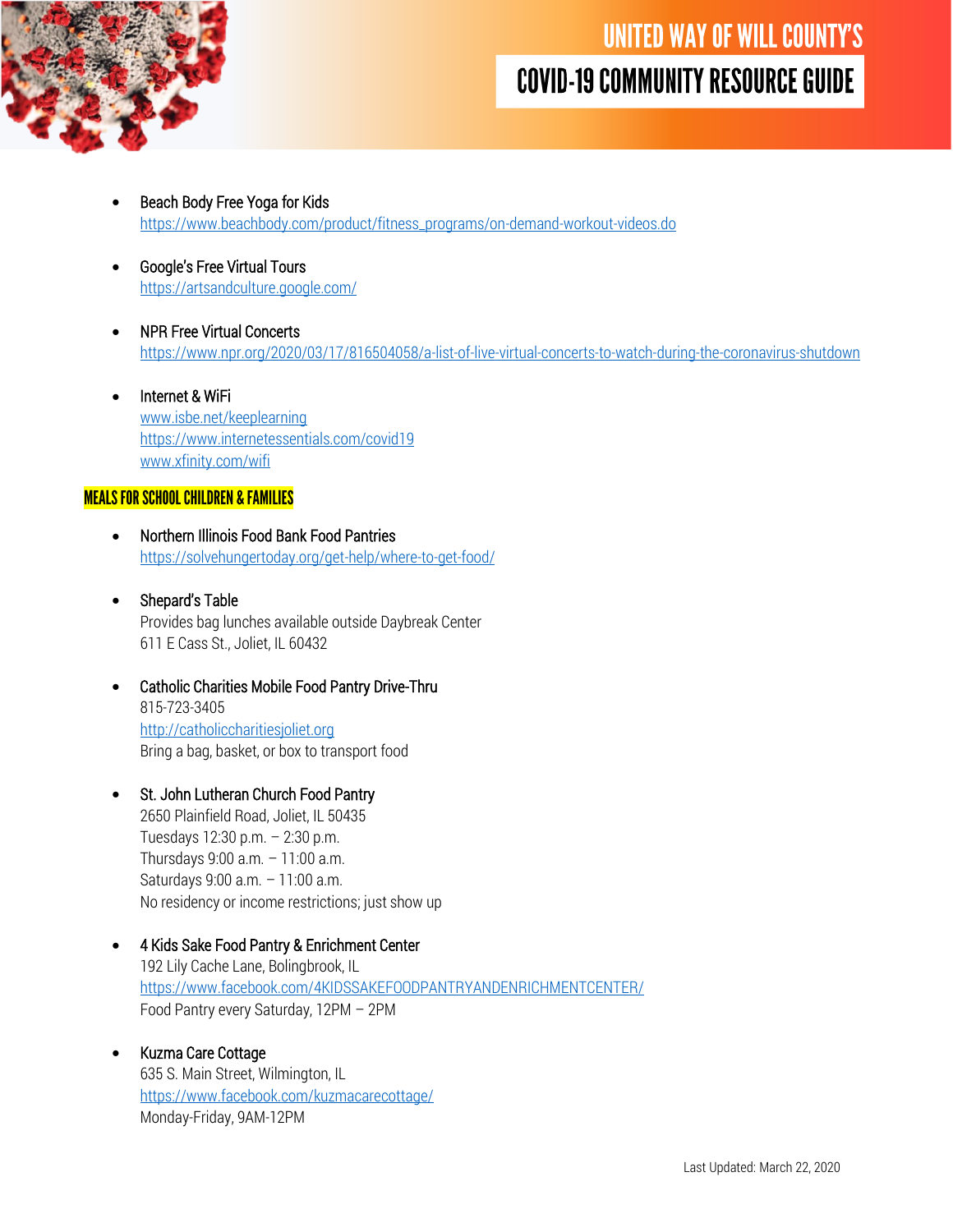

- Valley View School District "Grab 'n' Go" Meals for Kids Every Monday & Wednesday until school resumes Each car will receive enough breakfasts and lunches to feed up to four children until the next drive-thru service 9:00 a.m. – 11:00 a.m. Drive-Thru service at Main Door of Following Schools: Humphrey Middle School **Romeoville High School** 
	-
- 

Bolingbrook High School **Bolingbrook High School** John J. Lukancic Middle School

• Joliet Township High Schools (Central & West)

Begins March 27th Any child under age 18 can pick up lunch and next day's breakfast Central: Main Entrance; 11AM – 2:30PM West: Outside Door #6; 11AM – 2:30PM

• Joliet District 86 School Pick-Ups Dirksen: Door #18

Gompers: Door #27 Hufford: Door #26 Washington: Door #24

# • Lockport Township High School

<https://www.lths.org/Page/2584> Grab and go lunches available for students on free/reduced plans: Every Monday, Wednesday, and Friday, 10:00AM – 1:00PM, until school resumes East Campus Cafeteria, Door 3

LTHS Feeder Schools: [Schedules subject to change -](https://www.lths.org/Page/2584) Check back regularly

• Homer Community Consolidated School District 33C Location: Hadley Middle School, 15731 S. Bell Road, Homer Glen Schedule: Monday and Wednesday, 9:00 a.m. – 1:00 p.m.

# • Fairmont School District 89

Fairmont School will be delivering breakfast and lunch on Tuesday and Thursday to the following locations: SOS Children's Village Parking Lot in front of the Center - 11:00 a.m. Fairmont Community Center Parking Lot - 12:15 p.m. Corner of Princeton Ave. & Green Garden - 12:40 p.m. Fairmont School Parking Lot - 1:00 p.m. Church parking lot at Corner of Bruce & Green Garden - 1:20 p.m. Mt. Ebel Church Parking Lot - 1:30 p.m.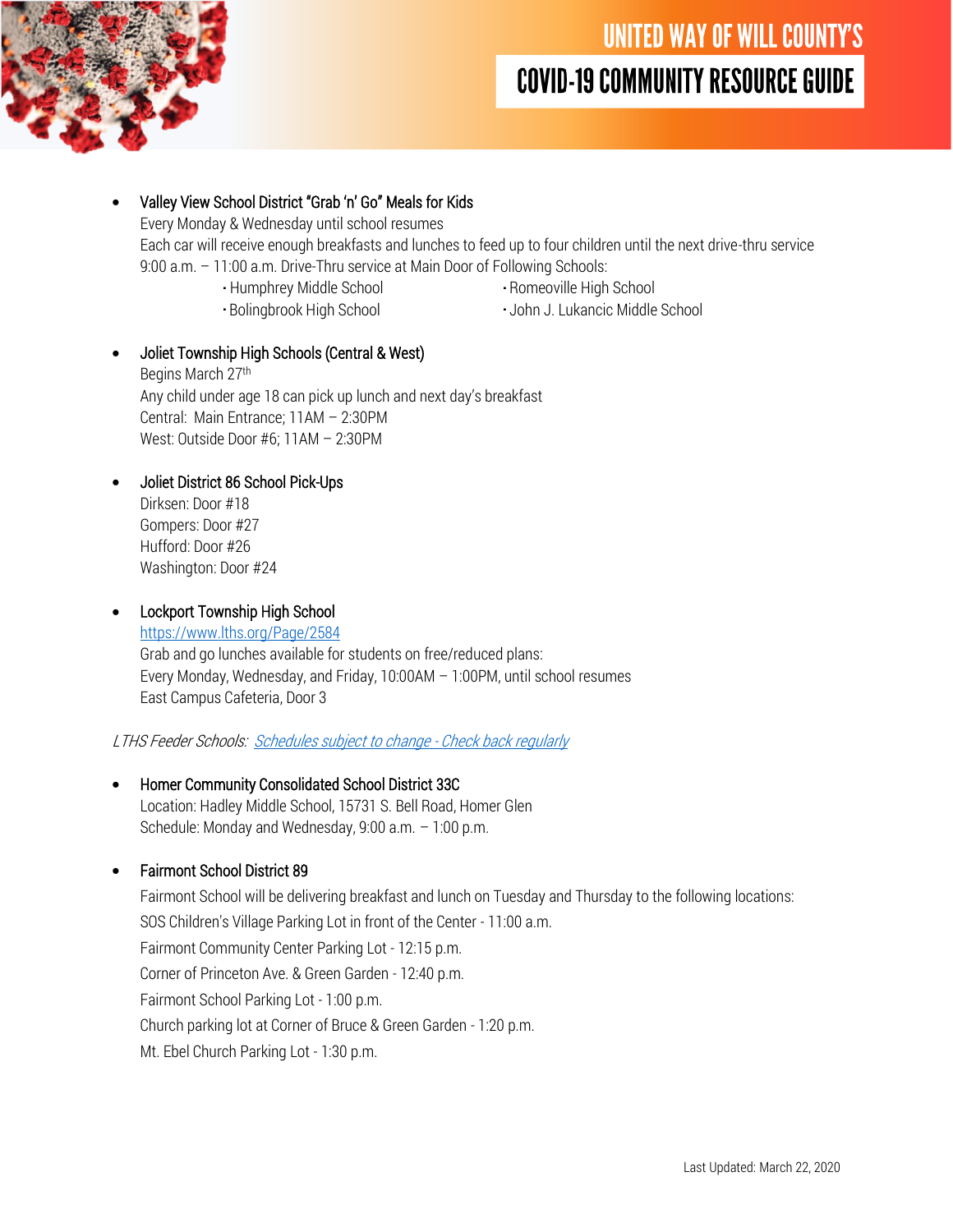

### • Will County School District 92

Grab and Go lunches, drive through Location: Walsh School, 514 MacGregor Road, Lockport Schedule: Tuesday, March 24 from 10:00 a.m. – 2:00 p.m. Friday, March 27 from 10:00 a.m. – 2:00 p.m., additional meals provided for "Spring Break" week

### • Taft School District 90

Location: Taft School, 1605 S. Washington St, Lockport, Front Entrance Schedule: Monday, Tuesday, and Thursday, 10:30 a.m. – 12:00 p.m.

### • Milne-Kelvin District 91

Location: Kelvin Grove School, 808 Adams St., Lockport (drive-through, parking lot by playground in back of school) Schedule: Monday and Thursday, 9:00 a.m. - 10:30 AM. To request meal pick up, visi[t http://www.d91.net/](http://www.d91.net/)

### • Richland 88a & Chaney-Monge 88

Location: Chaney-Monge School District, 400 Elsie Ave., Crest Hill, Door #11 Schedule: Monday, Tuesday and Thursday, 9:00 a.m. – 12:00 p.m

## • Wilmington CUSD 209-U Grab and Go Food Program

Curbside pickup meals, 2 days of breakfast and lunch, available for pick up for any interested Wilmington students Location: WHS parking lot, from 9:00 to 11:00 a.m. on the following dates.

Tuesday March 17 Thursday March 19 Monday March 30 (only one day of food provided).

### • Crete Monee School District

District Families: Free breakfast and Free lunch General Public, over 18: \$2/breakfast, \$3/lunch Location: 1500 S. Sangamon Street, Crete, IL, Door 12 of Administration Center 3/18/2020 through 3/27/2020 8:00AM – 10:30AM Visit: [www.cm201u.org](http://www.cm201u.org/) for Spring Break Schedule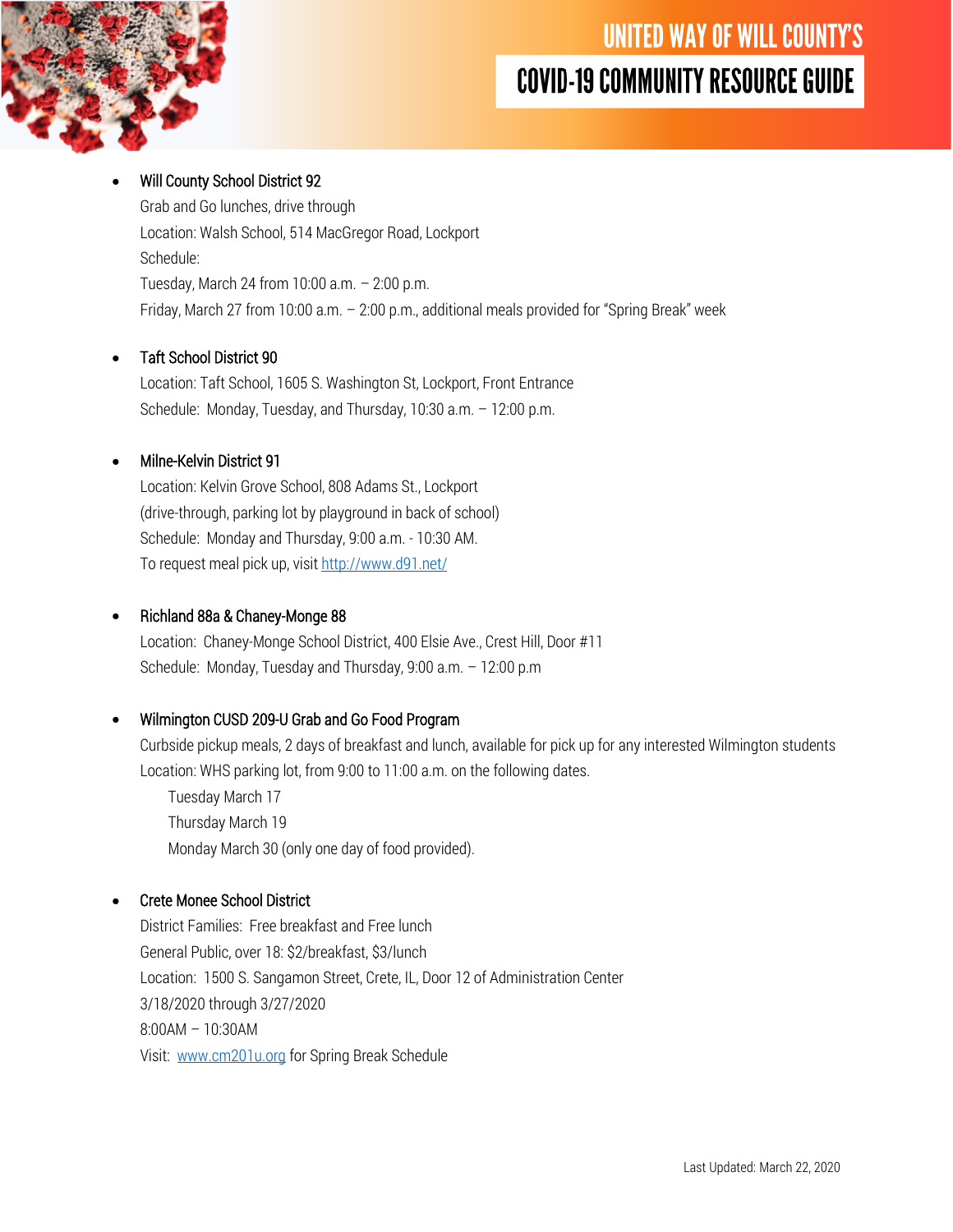

# • Birthright of Joliet

Provides resources for mother & child including clothing; diapers; formula; housing; and car seats 310 N Hammes Ave., Ste L17, Joliet, IL 60435 815-725-3411

#### • Plainfield Tap House Grill Provides free bagged lunches to any child under age 18

#### • McAllister's Deli 14309 S. La Grange Road, Orland Park, IL 2 children lunches free per adult

**Burger King restaurants** 2 free kids' meals per 1 adult purchase Available only through Burger King app at participating locations

# **RESOURCES FOR EMPLOYEES, EMPLOYERS, AND DISPLACED WORKERS**

- Now Hiring: Companies hiring temporary, immediate help: Berkot's Super Foods Walmart Amazon Jewel-Osco Costco
- FamilyWize Prescription Assistance Free prescription savings discount program <https://uwwill.org/what-we-do/uwwc-services/familywize/>
- Unemployment Insurance Waiting period eliminated during COVID-19 pandemic [Https://www2.illinois.gov/ides](https://www2.illinois.gov/ides) IDES: 1-800-244-5631
- Will County Center for Community Concerns Assistance for low-to-moderate income individuals and families (rent, utilities, etc.) <http://www.wcccc.net/> 2455 Glenwood Ave., Joliet, IL 60435 815-722-0722
- Bartenders & Bar Servers Emergency Assistance Program [www.usbgfoundation.org](http://www.usbgfoundation.org/)